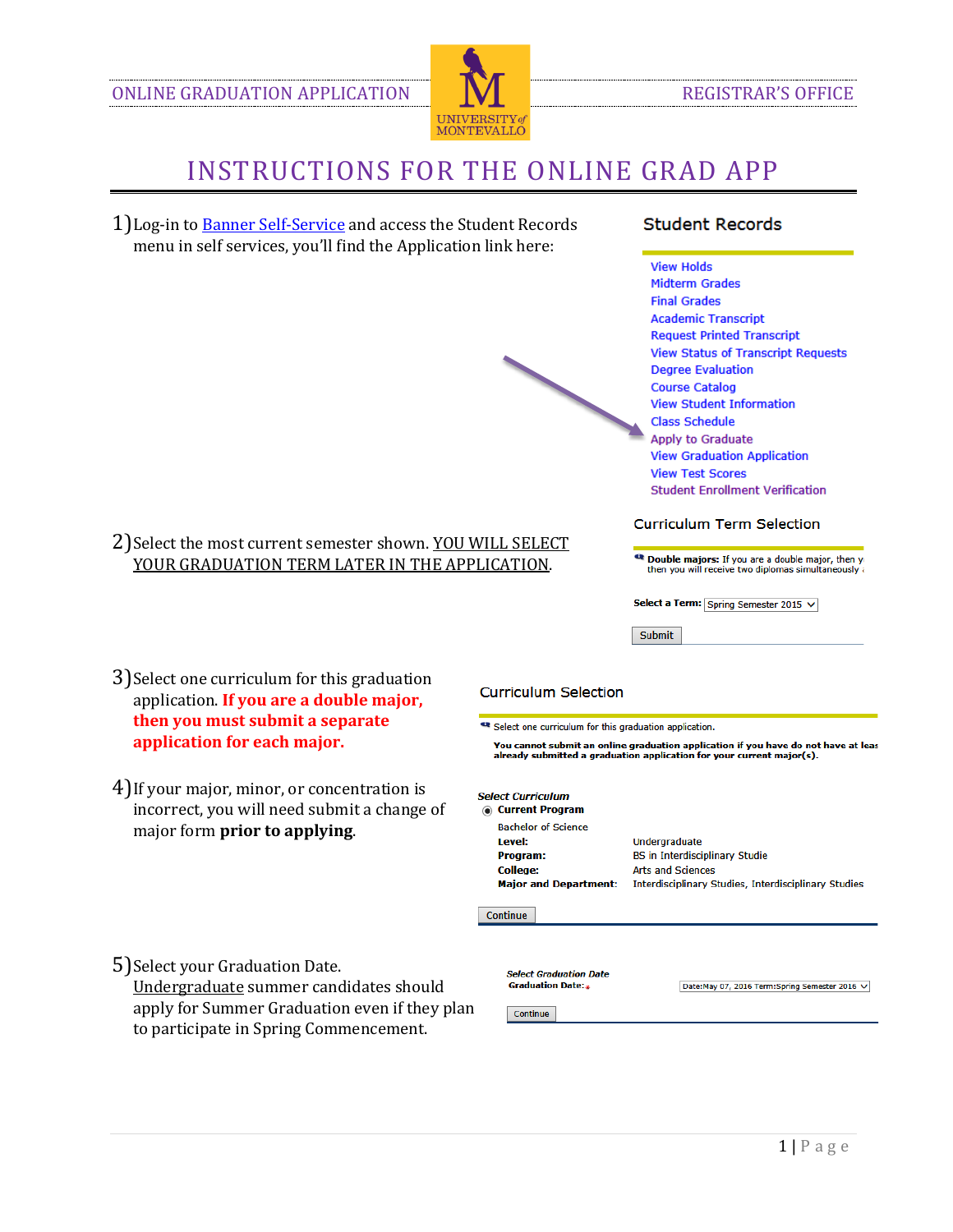#### ONLINE GRADUATION APPLICATION REGISTRAR'S OFFICE

6)Indicate if you plan to participate or 'walk' in the ceremony. Note the message at the top of the screen concerning participation for undergraduate summer candidates.

| If you are an undergraduate student and will be completing degree requirements in the summer and wish to participate in the Spring Commencement Ceremony, then you must meet the following requirements:                        |                                                                                                                                                                                                                               |           |                  |  |
|---------------------------------------------------------------------------------------------------------------------------------------------------------------------------------------------------------------------------------|-------------------------------------------------------------------------------------------------------------------------------------------------------------------------------------------------------------------------------|-----------|------------------|--|
|                                                                                                                                                                                                                                 | • have 18 or fewer hours to complete with verified Summer Term enrollment at UM in all remaining requirements (including a completed transient letter, if applicable); and-<br>. have obtained at least a 2.0 cumulative GPA. |           |                  |  |
| Honors designations are determined by final UM GPA. Therefore, honors designations will not be indicated in the program for those who participate in a commencement ceremony prior to completion of all degree<br>requirements. |                                                                                                                                                                                                                               |           |                  |  |
| <b>Select Ceremony Attendance</b><br><b>Attend Ceremony:</b>                                                                                                                                                                    | $\bullet$ Yes                                                                                                                                                                                                                 | <b>No</b> | <b>Undecided</b> |  |
| Continue                                                                                                                                                                                                                        |                                                                                                                                                                                                                               |           |                  |  |

7)Select your name from the drop down box. You will be able to edit how your name appears on the next screen.

| Select a Name for your Diploma |                              |
|--------------------------------|------------------------------|
| One of your Names:             | Please Select One            |
|                                | <b>New</b>                   |
|                                | Current Name (Amanda T. Fox) |
| <b>Continue</b>                |                              |

8) This is how your name will appear on your diploma and in the commencement program. You may edit your name, appropriately, if needed. Any changes in your last name must be approved by the Registrar's Office. Please note the message at the top of the page.

| Commencement program.                         | Please review your preferred name that you wish to appear on your diploma. You may submit a request to edit your first name, middle name, and suffix by entering this information in the boxes listed below. If you will be<br>receiving two diplomas, your name will be reflected on both using your preference as indicated on your degree application for your primary major. Your requested diploma name as submitted will also appear in the |                                                                     |                                                                                         |  |  |  |
|-----------------------------------------------|---------------------------------------------------------------------------------------------------------------------------------------------------------------------------------------------------------------------------------------------------------------------------------------------------------------------------------------------------------------------------------------------------------------------------------------------------|---------------------------------------------------------------------|-----------------------------------------------------------------------------------------|--|--|--|
| Office.                                       | Entering a preferred name for your diploma that is different from your name of record will not update your official name of record. To submit a request to officially change your name of record, please contact the Registrar                                                                                                                                                                                                                    |                                                                     |                                                                                         |  |  |  |
| <b>Name For Diploma</b><br><b>First Name:</b> | Amanda                                                                                                                                                                                                                                                                                                                                                                                                                                            |                                                                     |                                                                                         |  |  |  |
| <b>Middle Name:</b>                           |                                                                                                                                                                                                                                                                                                                                                                                                                                                   |                                                                     |                                                                                         |  |  |  |
| <b>Last Name:</b><br>Suffix:                  | <b>Fox</b>                                                                                                                                                                                                                                                                                                                                                                                                                                        |                                                                     |                                                                                         |  |  |  |
| <b>Continue</b>                               |                                                                                                                                                                                                                                                                                                                                                                                                                                                   |                                                                     |                                                                                         |  |  |  |
|                                               |                                                                                                                                                                                                                                                                                                                                                                                                                                                   | <b>Current Diploma Mailing Address</b>                              |                                                                                         |  |  |  |
|                                               | 9) Select an address. This address will be used if your                                                                                                                                                                                                                                                                                                                                                                                           | <b>Select an Address for your Diploma</b><br>One of your Addresses: | <b>Please Select One</b>                                                                |  |  |  |
| diploma must be mailed.                       |                                                                                                                                                                                                                                                                                                                                                                                                                                                   | <b>Continue</b>                                                     | <b>New</b><br>Permanent (305 Ashville Cir)<br><b>UMPO/Station Number (Station 6035)</b> |  |  |  |

Continue

10) Enter your **Home Town** and edit the address, if needed. Please note the message at the top of the page

| the page.                                                                                                                                                                                                                 |                                          |  |  |
|---------------------------------------------------------------------------------------------------------------------------------------------------------------------------------------------------------------------------|------------------------------------------|--|--|
| We require a diploma mailing address in the event you do not attend the Commencement ceremony. Please select the appropriate option below.                                                                                |                                          |  |  |
| Please enter or review your diploma mailing address.                                                                                                                                                                      |                                          |  |  |
| NOTE: Please also enter your Home Town. If you do not enter a Home Town, then the city as listed on this selected address will be<br>considered as your Home Town and will be listed as such in the Commencement program. |                                          |  |  |
| indicates required field                                                                                                                                                                                                  |                                          |  |  |
| <b>Mailing Address For Diploma</b>                                                                                                                                                                                        |                                          |  |  |
| Street Line $1.4$                                                                                                                                                                                                         | 123 Main Street                          |  |  |
| <b>Street Line 2:</b>                                                                                                                                                                                                     |                                          |  |  |
| <b>Home Town:</b>                                                                                                                                                                                                         | Vincent                                  |  |  |
| City:*                                                                                                                                                                                                                    | <b>Montevallo</b>                        |  |  |
| <b>State or Province:</b>                                                                                                                                                                                                 | Alabama<br>◡                             |  |  |
| <b>ZIP or Postal Code:</b>                                                                                                                                                                                                | 35115                                    |  |  |
| Nation:                                                                                                                                                                                                                   | <b>Please Select One</b><br>$\checkmark$ |  |  |
| Continue                                                                                                                                                                                                                  |                                          |  |  |
|                                                                                                                                                                                                                           |                                          |  |  |